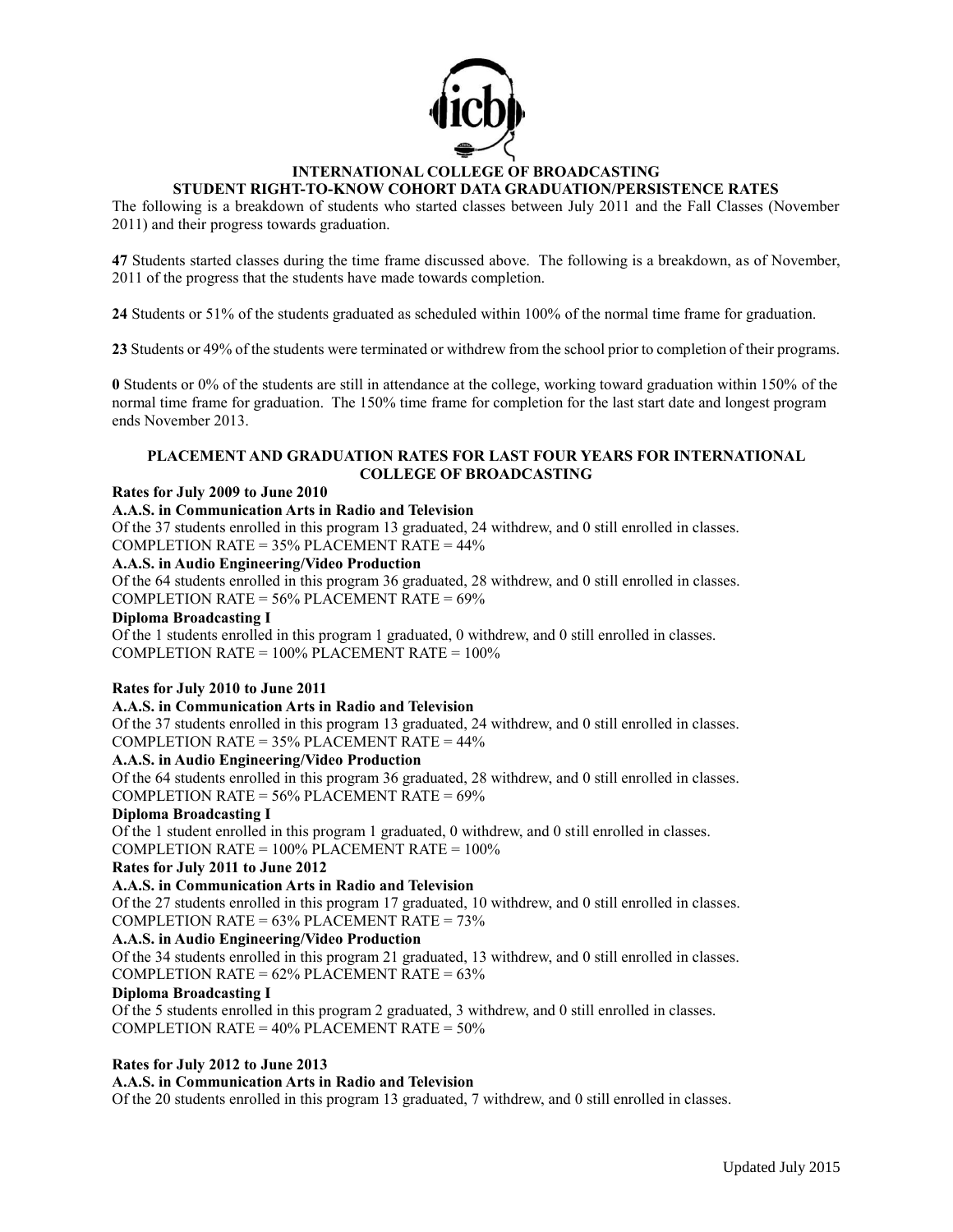

## COMPLETION RATE = 65% PLACEMENT RATE = 50%

## **A.A.S. in Audio Engineering/Video Production**

Of the 40 students enrolled in this program 19 graduated, 21 withdrew, and 0 still enrolled in classes.

COMPLETION RATE = 68% PLACEMENT RATE = 48%

## **Diploma Broadcasting I**

No students were started, terminated, completed or were available for placement during the reporting period of July 2012 to June 2013.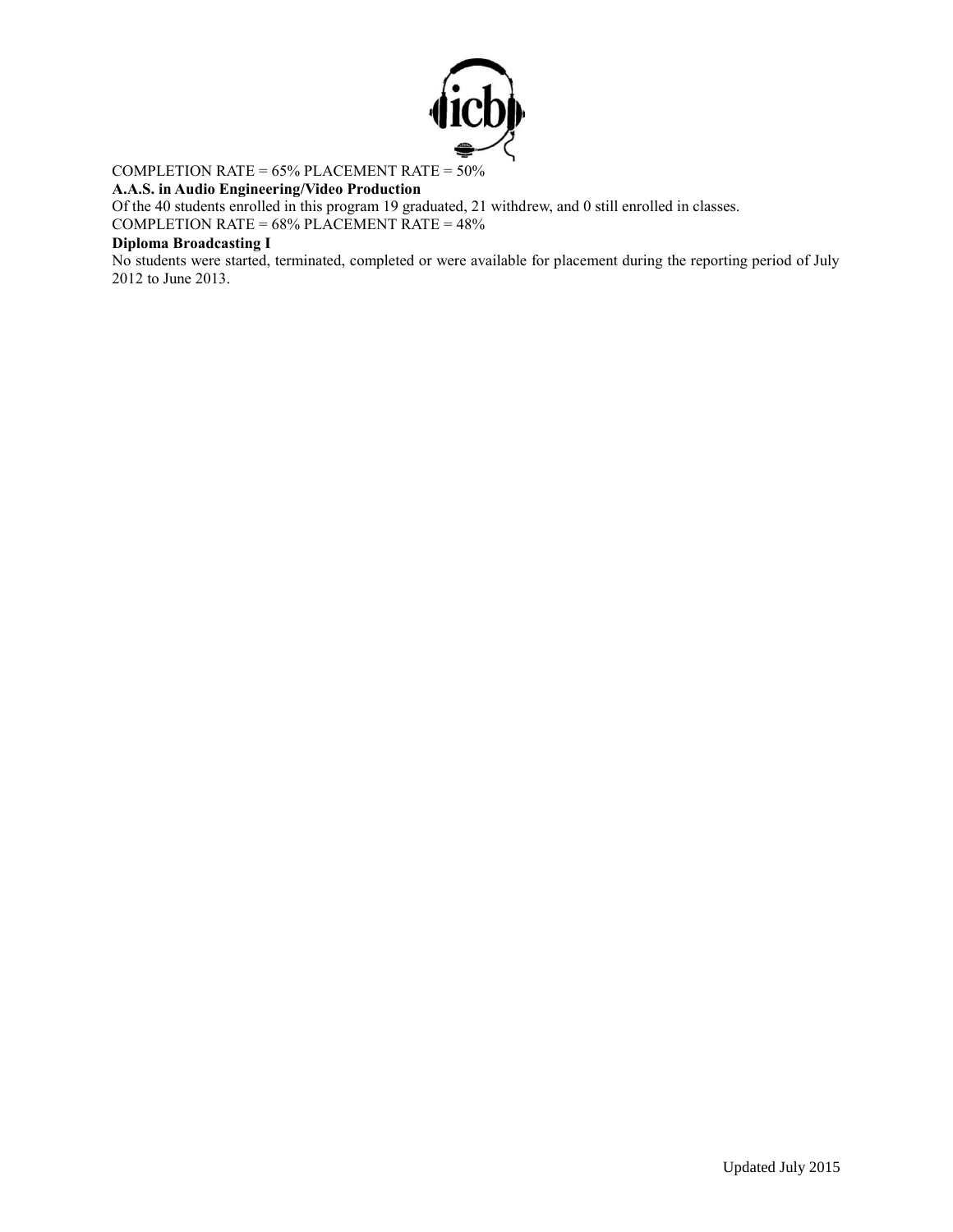

## **PLACEMENT/COMPLETION DATA AS REPORTED TO ACCSC (Accrediting Commission for Career**

**Schools and Colleges)**

Reporting Period – July 1, 2014 – Covers Students Who Started Between 7/11 – 7/12

## **Broadcasting I Diploma**

**11/11 Cohort: No students started in this cohort. 3/12 Cohort: No students started in this cohort. 7/12 Cohort: No students started in this cohort.**

## **Communication Arts in Television and Radio**

**7/11 Cohort** Retention Placement Total Terminations: 3 Placed Unrelated: 1

Total Started: 7 Employed in the Field (Placed Related): 3 Total Completions: 4 Continuing Education: 0 Retention Rate: 57% Placement Rate: 75%

Employed in the Field (Placed Related): 1

**11/11 Cohort** Retention<br>Total Started: 9 The Placement<br>Employed Total Terminations: 4 Placed Unrelated: 3 Total Completions: 5 Continuing Education: 1 Retention Rate: 56% Placement Rate: 25%

## **3/12 Cohort**

Retention Placement Total Termination: 0 Placed Unrelated: 2 Retention Rate: 100% Placement Rate: 50%

Total Started: 4 Employed in the Field (Placed Related): 2 Total Completions: 4 Continuing Education: 0

## **Video Production/Recording Audio Engineering**

**7/11 Cohort** Retention Placement Total Terminations: 6 Placed Unrelated: 1

## **11/11 Cohort**

Retention Placement Total Terminations: 10 Placed Unrelated: 5 Retention Rate: 52% Placement Rate: 55%

# **3/12 Cohort**

Total Terminated: 5 Placed Unrelated: 0

Total Started: 10 Employed in the Field (Placed Related): 3 Total Completions: 4 Continuing Education: 0 Retention Rate: 40% Placement Rate: 75%

Total Started: 21 Employed in the Field (Placed Related): 6 Total Completions: 11 Continuing Education: 0

Placement Total Started: 9 Employed in the Field (Placed Related): 4 Total Completions: 4 Continuing Education: 0 Retention Rate: 44% Placement Rate: 100%